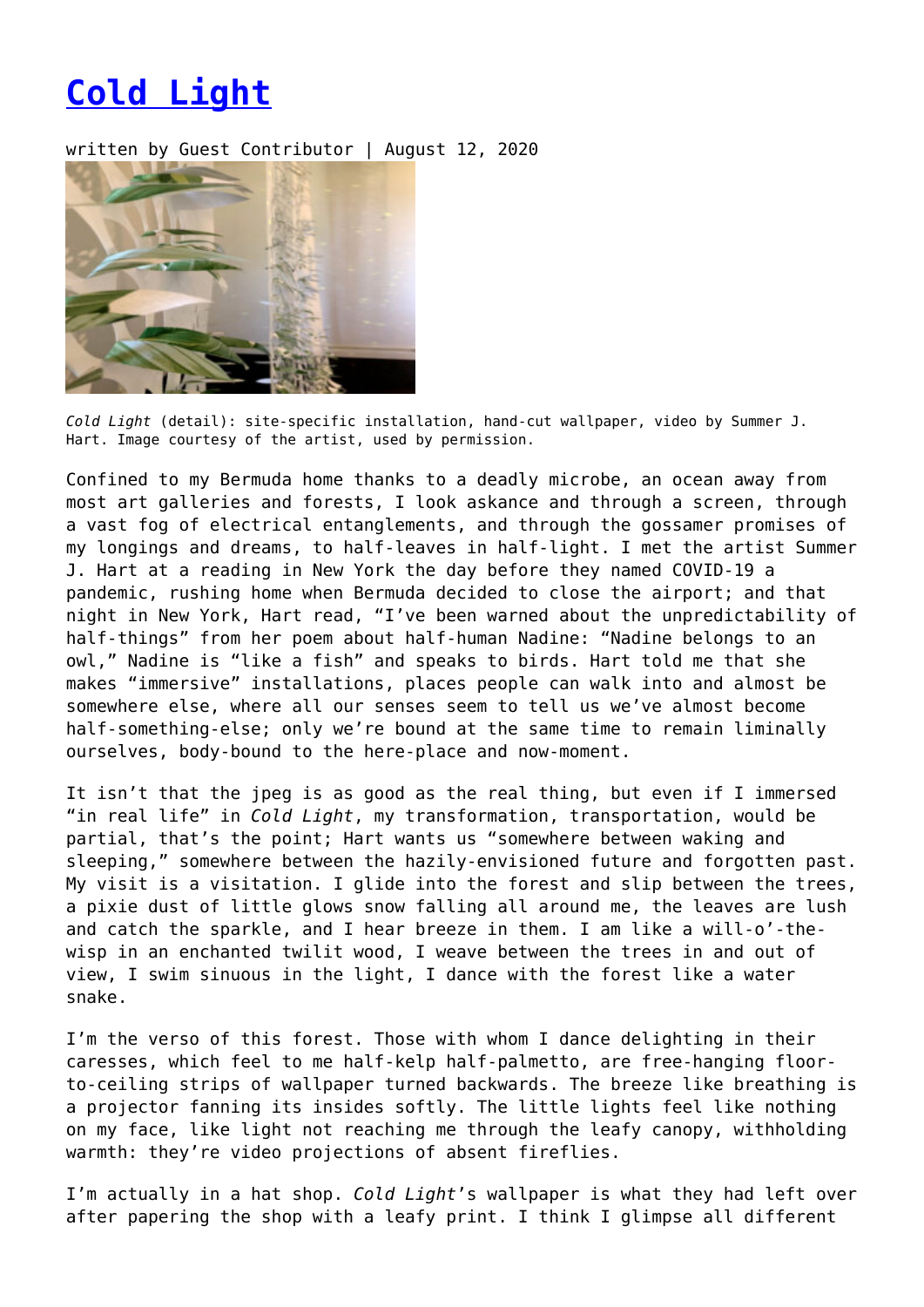kinds of leaves, I think big broad leaves splashed with white, slender palm fronds, little leaves on vines . . . If I were "really" there, I could only obliquely peek at the "original" leaves, the leaves printed on the wallpapers: the frontward faces of the installation are the blank backsides of the suspended wallpapers. Hart has cut new leaves in them—really holes, gaps shaped like leaves—through which she's bent the printed leaves *backward* to face me. So the lush and mobile green of the forest is are the fragmented *versos* of the long white versos rising before me like walls.

When cities are dead, the hat shop shut up and abandoned, weeds make cracks and break through; leaves tiny and then bigger, bigger, break through and walls crumble; and when we're all gone, the forests will be home again. But we're not there yet, the leaves haven't turned yet: here and now where *Cold Light* is, Hart's work can only allude to the ghosts of once-were-forests, to divinations of after-us-forests, *through* allusions to elsewhere-forests, elsewhere-fireflies, as the wallpapers and projector remember them—and like all memories, their nonhuman recollections are fragmented and sidelong, to some extent secondhand—the enchantment is indirect, cold light happens when air passes through the body of a firefly, it is as Clarice Lispector wrote: "atop the stem it too was untouchable, the indirect world."

That's what I mean when I say I'm the verso. Whether I'm here or there, there are barriers between me and the realities of the artwork; and its realities include its enchantments. I don't bring the magic with me, it's the nonhumans which are there and remembered there: the fireflies make the light, the wallpapers promise secrets by being themselves as they are. But I'm the one who, here or there, lets their influences work on me, I'm the one who gives permission to be entranced. I give myself permission to buy into the illusion that I'm dancing with trees instead of paper in a hat shop, the illusion that I'm playing with paper and not the dead bodies of trees. The artist said, "part enchantment, part cautionary tale," and to hear these notjust-fairy-tales I must make myself as fluid as Nadine, part wild, part domestic. For it is I, not showing my face and without touching leaf or axe: my species is what happens between leaf and paper, between forest and city. A member of the Listiguj Mi'gmaq First Nation, Hart wrote, "I am a girl & also a ghost": we are the ghosts that haunt *Cold Light*, we are the anonymous other side of what has happened here.

For *Cold Light* to reveal me as the haunting that I am, I must let its papers and projections infect me with their cold imaginings and, here or there, I must infect the artwork right back with my imaginings . . . like in a kiss, like in a shamanic transference. This mutual unconditional acceptance is sometimes called sympathy: seeping out of self and into other, always-already vice versa and not-just human. Sympathy as a kind of living force, spooky action at a distance, and magic or the hope of magic as a kind of medicine.